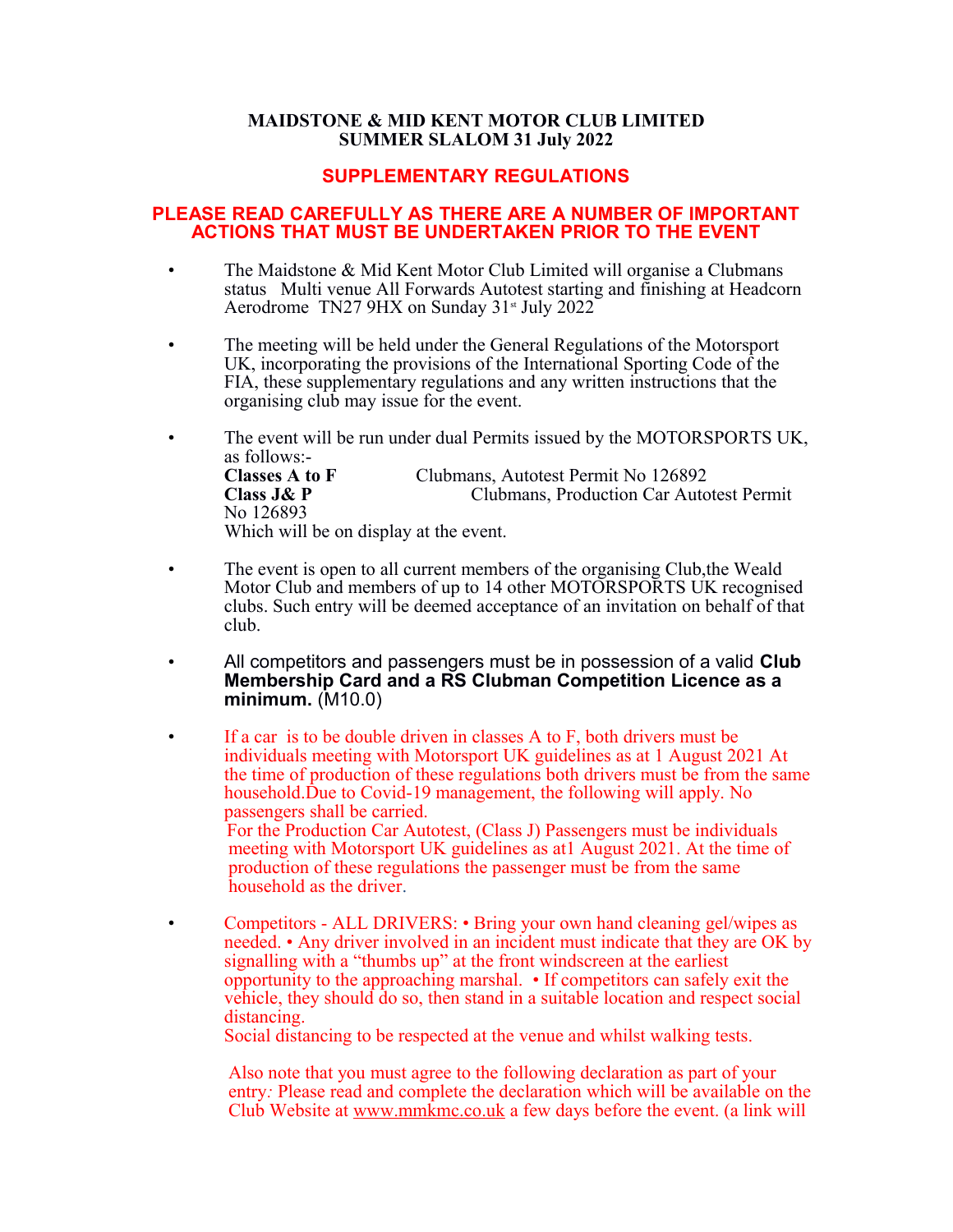be emailed to all competitors)

*I am not currently experiencing any symptoms of COVID-19 and have not been in contact with anyone showing symptoms within the last 14 days, except as a healthcare professional. If after submitting this form I do come into contact (except as a healthcare professional) with someone with COVID-19 or if I start to exhibit any of the signs indicating that I may be infected I will immediately withdraw from the Event, notify Motorsport UK and ensure that my close contacts also do not attend. Should I become ill at or start to exhibit COVID-19 symptoms at the Event I shall withdraw safely and notify the Secretary of the Meeting by telephone / SMS accordingly including identification of those others who I have come into contactwith at the Event.*

- Entries will be accepted from Drivers who are aged **16 years** and over who do not have a valid, full RTA licence, subject to the following:
	- The vehicle must by definition be a "Touring Car".
	- The vehicle engine capacity must not exceed 1400cc.
	- Forced induction is not permitted.
- The programme of the meeting for the event will be as follows:-
	- Scrutineering will be dealt with in accordance with Motorsport UK Guidance on Covid-19. At the time of production of these regulations this includes a Technical Declaration by competitors to be completed as part of the entry process. The Technical Declaration will be subject to audit and visual vehicle inspection on a sample basis.
	- The event will start at 9.30 a.m.
	- Any competitor absent by  $9.30$  a.m. may be excluded<br>• The closing time of tests will be notified at the event
	- The closing time of tests will be notified at the event.
- The event will consist of seven classes as follows:
	- Front wheel drive Touring Cars up to and including 3.66m (12ft) overall length
	- Front wheel drive Touring Cars over 3.66m (12ft) and under 4.1m (13' 5¾") overall length
	- Front wheel drive Touring Cars 4.1m (13'-5<sup>3</sup>/4") and over.
	- Rear wheel drive Touring Cars.
	- Sports Cars.
	- Specials and Four-wheel drive Production Touring cars.

Convertible Touring Cars will be allocated to the relevant Touring Car Class if running with the hood up, but if the hood is down it will be allocated to Class E (Sports Car Class)

**J. Production Car Autotest**, for *Junior Drivers*. – **Aged 14 to 17 who do not hold a full RTA Licence**. All vehicles competing in this class must be by definition "**a Touring Car**" Whilst competing, **one passenger must be carried in each car whomust be from the same household as the driver in accordance with the latest Government and** Motorsport **UK guide lines**. The passenger must hold a full RTA Licence, an RS Clubman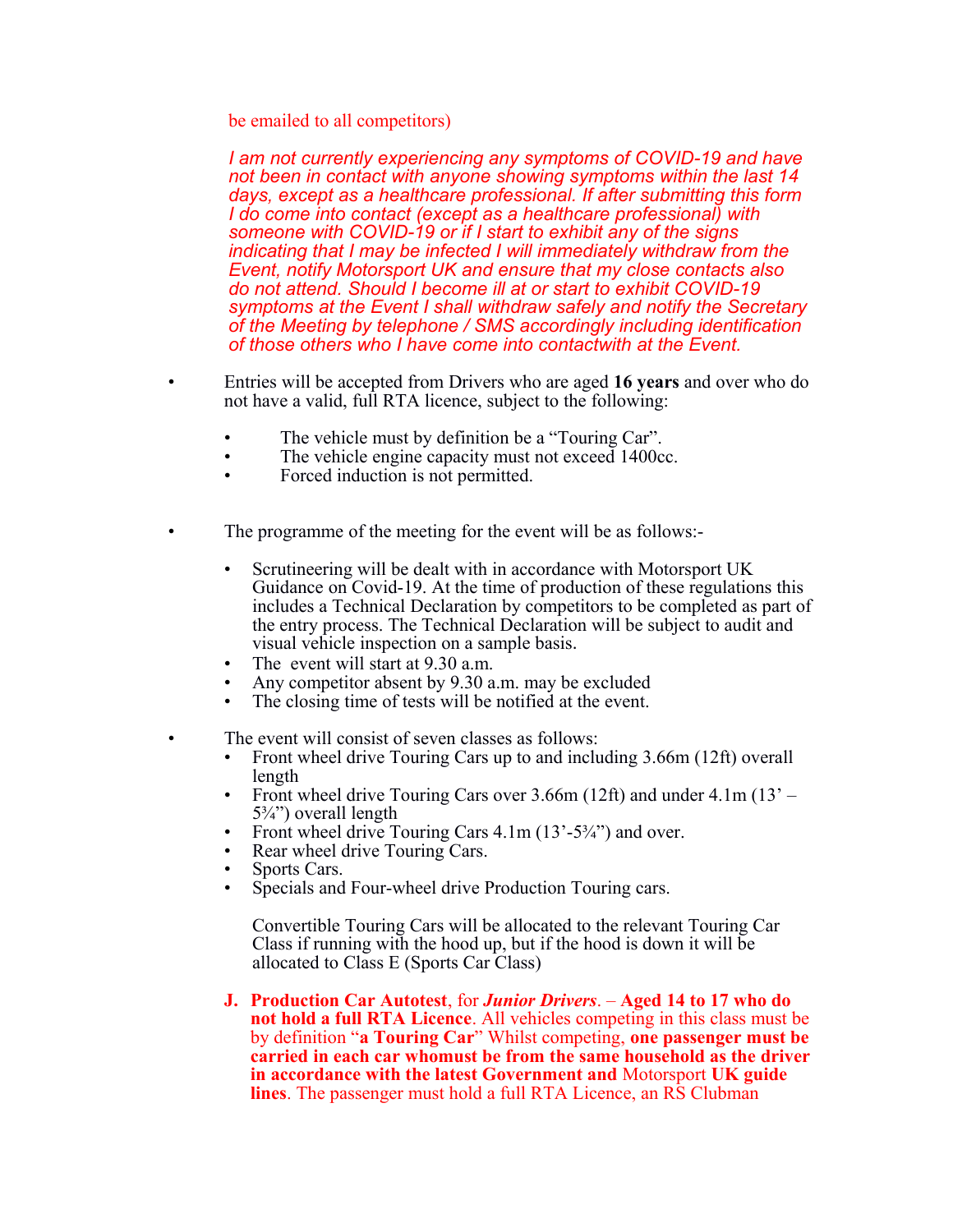licence, and be a full member of one of the invited clubs and be experienced in Autotesting

All vehicle lengths will be taken as stated in the Parkers Car Guide [:https://www.parkers.co.uk/car-specs](https://www.parkers.co.uk/car-specs) or, if not quoted, the manufacturers specification.

- 8. All vehicles must comply with the MOTORSPORTS UK Technical Regulations and be fitted with road pattern tyres only. Any vehicle fitted with tyres which the organisers deem unsuitable will not be allowed to complete. **THIS MEANS NO KNOBBLIES!**
- 9. Results and Awards :

During the event the results will be available on [www.sapphire](http://www.sapphire-solutions.co.ukwebsite/)[solutions.co.ukwebsite.](http://www.sapphire-solutions.co.ukwebsite/) After the event results will be available on the Club Website (mmkmc.co.uk) as soon as practicable at the end of the event. The only award presented will be First Overall (FTD)

- Competitors will be identified by a number allocated by the organisers. A template will be emailed to you with the final instructions to which you should add you allocated number and display in the rear driver's side window of your car.
- The ENTRY LIST OPENS on 11 June 2022 and closes finally, at 7.30 p.m. on Saturday 23rd July. Entries may be made on line on the Club Website [www.mmkmc.co.uk.](http://www.mmkmc.co.uk/) Online payments may be made by BACS or Paypal. No entries will be accepted on the day. All entries must be made on the official entry form and accompanied by the appropriate fee as follows:-

**Classes A-F & P £40.00**

**Class J £ 25.00 for each competitor.** 

Note: Reduced price membership to MMKMC(at £7.00) is available to*Junior Drivers* in class J

The signing on form will include the necessary pre-event declaration required by MOTORSPORT UK. A separate pre-event declaration form must be completed prior to the event by passengers in Class J.

- 12 The maximum entry is 40, and the minimum is 10. The maximum for each class is unlimited, and the minimum is 1. Should any of the above minimum figures not be reached, the ground be too wet or the venue not be available, the organisers have the right to cancel the meeting or amalgamate classes as necessary. Entries will be selected in order of receipt. Entry fees may be refunded if notification of withdrawal is given to the Secretary of the Meeting by Midnight on 25th July
- 13. Event officials are: Secretary of Meeting, Hilary Jenner. **Club Stewards TBA**
- Details of tests will be sent out with Final instructions in the week before the event. Please download a copy of the tests and bring them to the event as no test diagrams will be issued at the event. There will be ten tests. Each driver will have two runs at each test, with the drivers best scores at each set of tests to count towards the result. Timing for all classes will be by the Sapphire timing system, timed to 0.1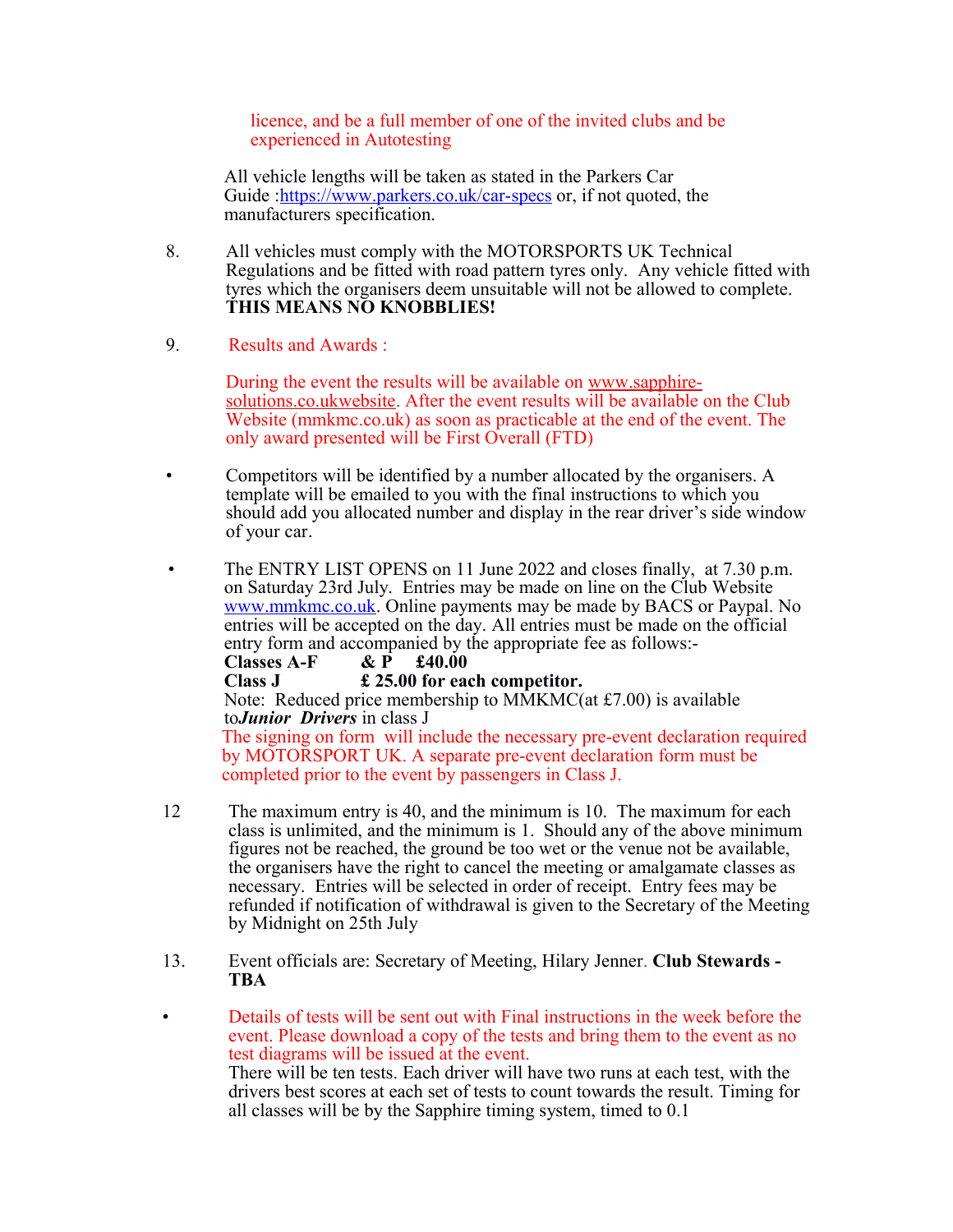seconds.http://www.sapphire-solutions.co.uk/. The starting signal will be oral. Order of attempting tests will be advised on the day. Practising will not be allowed. There will be no competitors' or marshals' timecards.

- Provisional results will be published as soon as possible following the end of each event. Results will be available post event on the Club Website [www.mmkmc.co.uk.](http://www.mmkmc.co.uk/)
- Any protests must be lodged in accordance with MOTORSPORTS UK Yearbook – Judicial  $(C)$  – Protests.
- All other General Regulations of the MOTORSPORTS UK apply as written except the following which are modified:-

(H) 35.1.4 A Novice is defined as a driver who prior to 01-01-2021 has not won an award, other than Best Novice at an Autotest.

• (M) 6.6 Markers (cones) maybe less than 1 metre in height (M) 13.4 For each event, a vehicle may not be entered to compete for the same award more than twice, to be driven by different drivers, but no driver may enter more than once. The number of drivers for any one vehicle is limited to three.

(M) 17.1 As the event takes place wholly on private property vehicles do not need to be licenced

(M) 17.2 Light commercial vehicles are accepted and will be treated as Touring Cars

(M) 27.4 Marking and Penalties will be as printed in Table M.7 except where amended as follows for all classes:-

| seconds  | (c) | "Not performing a test correctly, etc."        | $+30$ |
|----------|-----|------------------------------------------------|-------|
|          | (d) | "Striking any pylon, etc. per mistake"         | $+10$ |
| seconds  | (e) | "Failing to cross or stop at any line etc."    | $+10$ |
| seconds  | (f) | "Every second $(\&$ fraction) to complete test | 1 &   |
| fraction |     |                                                |       |

18. **Clerk of the Course and Chief Scrutineer** for the event will be :

Andy Jenner

**You agree that we may wish to publish your personal data as part of the results of the event. We may pass such information to the MOTORSPORTS UK, national governing body and/or the FIA or any affiliated organisation for the purpose of insurance, safety, licences or combined with other events. Results include (but are not limited to) name, age, club affiliation, and competition times. We may also use your email address to contact you about other M&MKMC events.**

The Maidstone & Mid Kent Motor Club would like to thank Messrs Freeman , La